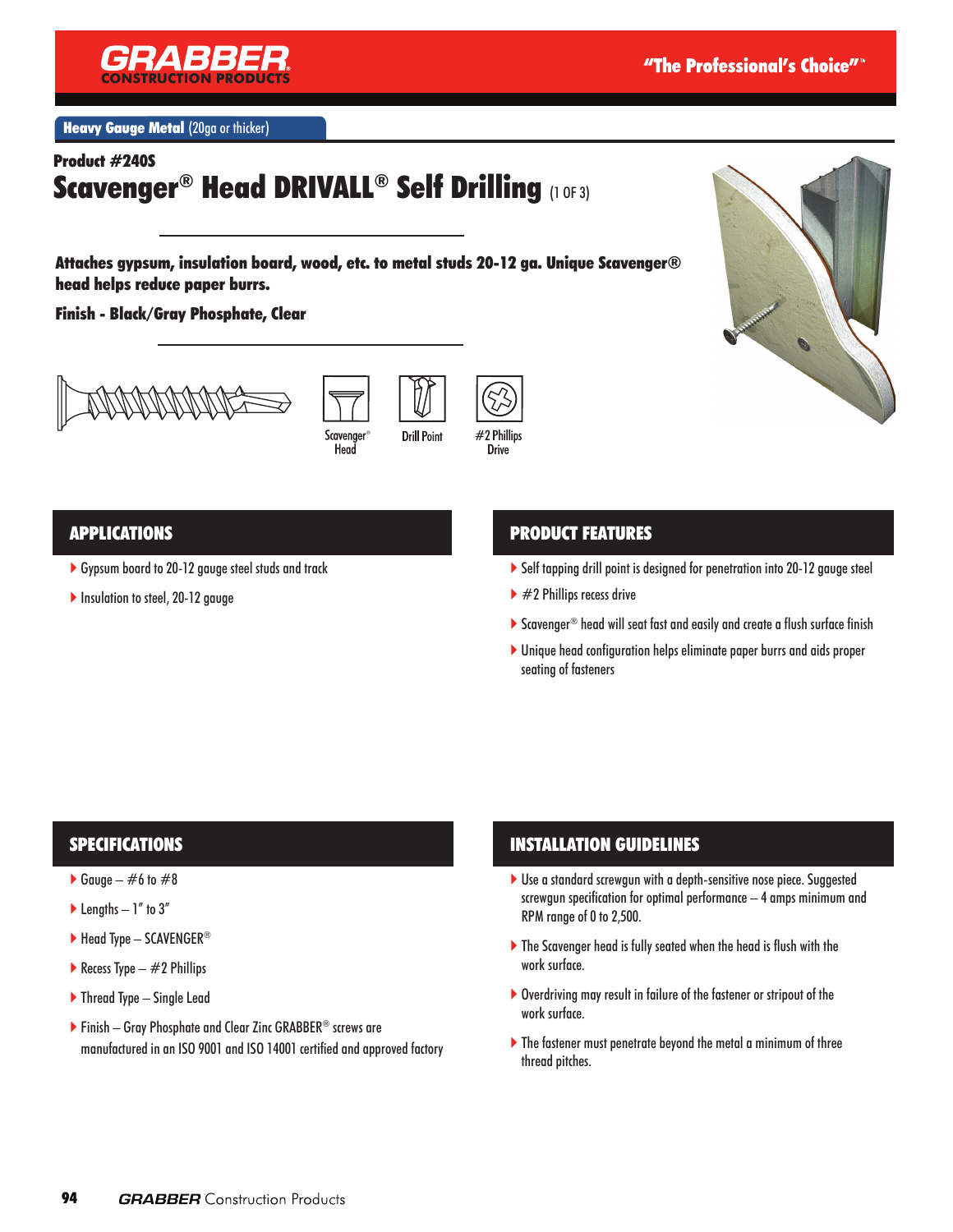

**Heavy Gauge Metal (20ga or thicker)** 

#### Product #240S

## Scavenger® Head DRIVALL® Self Drilling (2 OF 3)

| <b>PRODUCT SIZES AND ORDERING INFORMATION</b> |               |                      |                     |                          |  |
|-----------------------------------------------|---------------|----------------------|---------------------|--------------------------|--|
| Catalog No.                                   | Gauge/Length  | <b>Length Metric</b> | Quantity Per Carton | <b>Weight Per Carton</b> |  |
| 13S                                           | #6x1"         | $25 \text{ mm}$      | 10 M                | 33.00(lbs)               |  |
| 13SZ                                          | #6x1"         | $25 \text{ mm}$      | 10 M                | 33.00(lbs)               |  |
| 14S                                           | $#6x1-1/4"$   | $32 \text{ mm}$      | 8 M                 | 33.00(lbs)               |  |
| 14SZ                                          | $#6x1-1/4"$   | $32 \text{ mm}$      | 8 M                 | 33.00(lbs)               |  |
| 14SZ8                                         | $\#8x1-1/4"$  | $32 \text{ mm}$      | 8 M                 | 33.00(lbs)               |  |
| <b>135S</b>                                   | $#6x1-1/8"$   | $28 \text{ mm}$      | 10 <sub>M</sub>     | 37.00(lbs)               |  |
| 135SZ                                         | $\#6x1-1/8''$ | $28 \text{ mm}$      | 10 M                | 37.00(lbs)               |  |
| 15S                                           | $#6x1-5/8"$   | $41$ mm              | 5 M                 | 22.00(lbs)               |  |
| 15SZ                                          | $#6x1-5/8"$   | $41$ mm              | 5 M                 | 22.00(lbs)               |  |
| 16S                                           | $#6x1-7/8"$   | $47 \text{ mm}$      | 4 M                 | 26.00(lbs)               |  |
| 16SZ                                          | $#6x1-7/8"$   | 47 mm                | 4 M                 | 26.00(lbs)               |  |
| 30SS                                          | $\#8x2-3/8"$  | 60 mm                | 3 M                 | 28.00(lbs)               |  |
| 30SSZ                                         | $\#8x2-3/8"$  | 60 mm                | 3 M                 | 28.00(lbs)               |  |
| <b>30MS</b>                                   | $#8x2-5/8"$   | 66 mm                | 2 M                 | 20.00(lbs)               |  |
| 30MSZ                                         | $\#8x2-5/8"$  | 66 mm                | 2 M                 | 20.00(lbs)               |  |
| 30LS                                          | #8x3"         | 76 mm                | 2 M                 | 22.00(lbs)               |  |
| 30LSZ                                         | #8x3"         | 76 mm                | 2 M                 | 22.00(lbs)               |  |

\*1lb Box, 5lb Box and Collated screw packaging option available on selected items.

### STANDARD CORROSION TEST RESULTS

| <b>Finish</b>                  | Test                         | Standard/Protocol | <b>Results</b>              |
|--------------------------------|------------------------------|-------------------|-----------------------------|
| <b>Black/Gray</b><br>Phosphate | Salt Spray<br><b>Results</b> | <b>ASTM B117</b>  | 24 hours,<br>no red rust    |
| Clear Zinc                     | Salt Spray<br><b>Results</b> | <b>ASTM B117</b>  | 24 hours,<br>no red rust    |
| <b>GRABBERGARD® Salt Spray</b> | <b>Results</b>               | <b>ASTM B117</b>  | 1,000 hours,<br>no red rust |
| <b>GRABBERGARD® Kesternich</b> | <b>Results</b>               | DIN 50018, 2.0L   | 15 cycles,<br>no red rust   |

### SHEET STEEL GAUGES

| Gauge No. | Decimal Equivalent | Millimeter Equivalent |
|-----------|--------------------|-----------------------|
| 14        | 0.0713''           | $1.8 \text{ mm}$      |
| 16        | 0.0566''           | $1.5 \text{ mm}$      |
| 18        | 0.0451''           | $1.2 \text{ mm}$      |
| 20        | 0.0396''           | 1 mm                  |



| <b>DRILLING CAPACITY</b> |                    |                        |                                              |  |  |
|--------------------------|--------------------|------------------------|----------------------------------------------|--|--|
| <b>Screw</b><br>Gauge    | <b>Drill Point</b> | Max Panel<br>Thickness | <b>Steel Thickness</b><br><b>Gauge Range</b> |  |  |
| b                        | 3                  | $0.090 - 0.110$        | $20-12$                                      |  |  |
| 8                        | ર                  | $0.100 - 0.140$        | $20-12$                                      |  |  |

All GRABBER® screw products are manufactured in facilities that are ISO 9001 certified. The fasteners comply with the performance requirements of ASTM C954. ©2012 GRABBER Construction Products, Inc. GRABBER®, STREAKER®, DRIVALL®, LOX®, GRABBERGARD® and SCAVENGER® are registered trademarks of Grabber Construction Products, Inc.